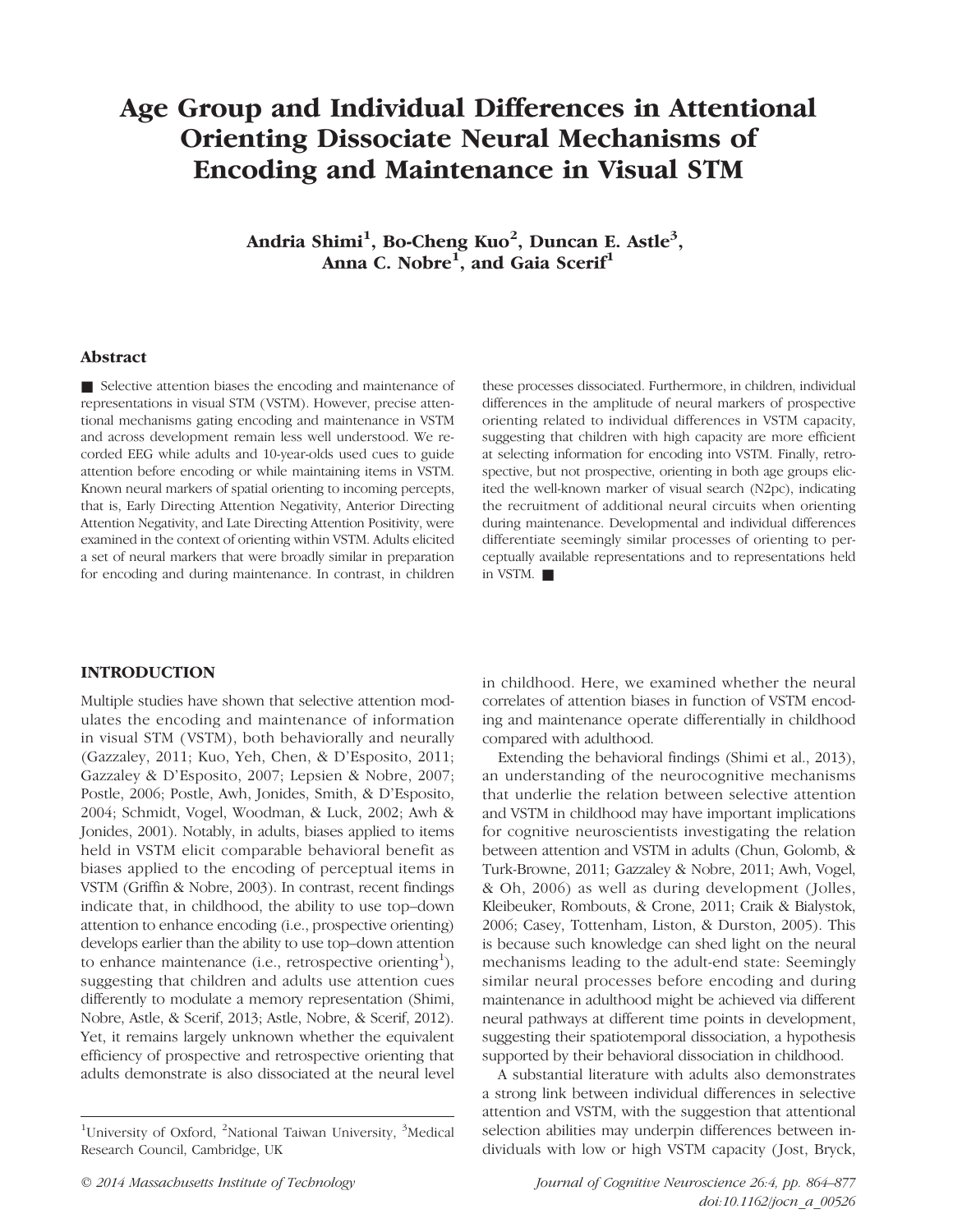Vogel, & Mayr, 2011; Fukuda & Vogel, 2009; Awh & Vogel, 2008; Gazzaley, Cooney, Rissman, & D'Esposito, 2005; Vogel, McCollough, & Machizawa, 2005). It remains unclear whether this is because individuals differ in their ability to bias encoding into memory, attend to information while maintaining it in memory, or both. To our knowledge, none of the currently published studies has examined how individual differences in childhood can elucidate the distinctions between selection for encoding and selection during maintenance, as well as their neural correlates. We therefore complemented our developmental questions with an individual differences approach, in both cases predicting a neural dissociation between processes of VSTM encoding and maintenance that are instead associated in adulthood.

# Examining VSTM Encoding and Maintenance with Lateralized ERP Components of Attentional Orienting

Researchers have attempted to unravel the processing cascade and neural mechanisms by which attention operates on VSTM representations using paradigms in which participants search their memory for a specified target and/or feature (Dell'Acqua, Sessa, Toffanin, Luria, & Jolicoeur, 2010; Eimer & Kiss, 2010; Astle, Scerif, Kuo, & Nobre, 2009; Kuo, Rao, Lepsien, & Nobre, 2009) and under increasing memory loads (Kuo, Stokes, & Nobre, 2012; Nobre, Griffin, & Rao, 2008; Vogel & Machizawa, 2004). However, precise similarities and differences in attentional mechanisms gating encoding and maintenance in VSTM have received less attention so far (Gazzaley & Nobre, 2011). ERPs are an ideal method for investigating putative differences in attentional mechanisms supporting encoding versus maintenance of VSTM because they track brain responses on a millisecond-by-millisecond basis, allowing one to determine the multiple cognitive processing stages preceding a behavioral response along with their time course (Luck, Woodman, & Vogel, 2000; Hillyard & Anllo-Vento, 1998). In the current experiment, we asked participants to use a cue (before encoding or during maintenance) to modulate a VSTM representation and assessed this ability in both children and in adults. If attention selects stimuli from the memory array in a way that reflects their spatial layout, then we would expect to see differences in brain activity over the contralateral compared with the ipsilateral sites relative to the direction of the cue.

Griffin and Nobre (2003) investigated the extent to which shifts of spatial attention to upcoming perceptual representations engage similar neural processes to shifts toward representations held in VSTM and reported partially but not wholly overlapping neural processes for prospective and retrospective orienting in VSTM. However, these analyses focused on contrasting leftward or rightward shifts of attention, making them less directly comparable with the wealth of knowledge about the temporal dynamics of visuospatial orienting. Recently, Murray,

Nobre, and Stokes (2011) found that well-established lateralized components of visuospatial orienting, the Early Directing Attention Negativity (EDAN; thought to index the processing of the directional cue and the subsequent initiation of the attentional orienting), the Anterior Directing Attention Negativity (ADAN; associated with top–down attentional control), and the Late Directing Attention Positivity (LDAP; believed to tap the cortical excitability of the visual areas anticipating the upcoming stimulus in the array at the selected spatial location) underlie efficient encoding of information into VSTM. As this study focused on orienting in preparation for encoding, it remains to be explored, even in adults, whether lateralized neural modulations underlie attentional shifts triggered retrospectively during the maintenance period that are analogous to those supporting prospective attentional shifts.

Critically, no study thus far has examined whether these neural markers are involved in spatial biases on encoding and maintenance of information in VSTM during childhood. EDAN and LDAP, but not ADAN, have been documented in children 6 to 9 years old in a study that required detection of incoming stimuli (Harter, Miller, Price, LaLonde, & Keyes, 1989). Here, we investigate these neural markers in the context of attentional orienting in service of VSTM. The three lateralized components (EDAN, ADAN, and LDAP) were derived by examining the electrical changes taking place after the cue onset and before target presentation by comparing the ERP waveforms that were ipsilateral and contralateral to the direction of the cue. The advantage of this methodological approach is that it provides direct evidence for attentional biases driven by visuospatial orienting before the onset of the attended stimuli, instead of inferring that the processing of the attended stimulus is because of a change in attentional biases on the basis of behavioral responses to the attended stimulus itself. This is particularly useful in the context of studying children, whose orienting before making behavioral responses may betray differentiable routes to memory performance.

## Summary of Aims

We aimed to investigate three critical questions: First, by measuring EDAN, ADAN, and LDAP, we examined whether adults employ similar neural processes when allocating attention retrospectively to internal representations by means of retro-cues (i.e., visuospatial cues presented during the maintenance period) compared with when allocating attention prospectively in anticipation of perceptual input via pre-cues (i.e., visuospatial cues presented before encoding). Second, taking as a framework the neural markers observed in adults, we assessed whether children apply similar neural biases when encoding spatial information in VSTM (via pre-cues) and if so, whether they show similar neural biases when they orient their attention internally to VSTM (via retro-cues). Third, we explored whether neural markers of attentional control relate to individual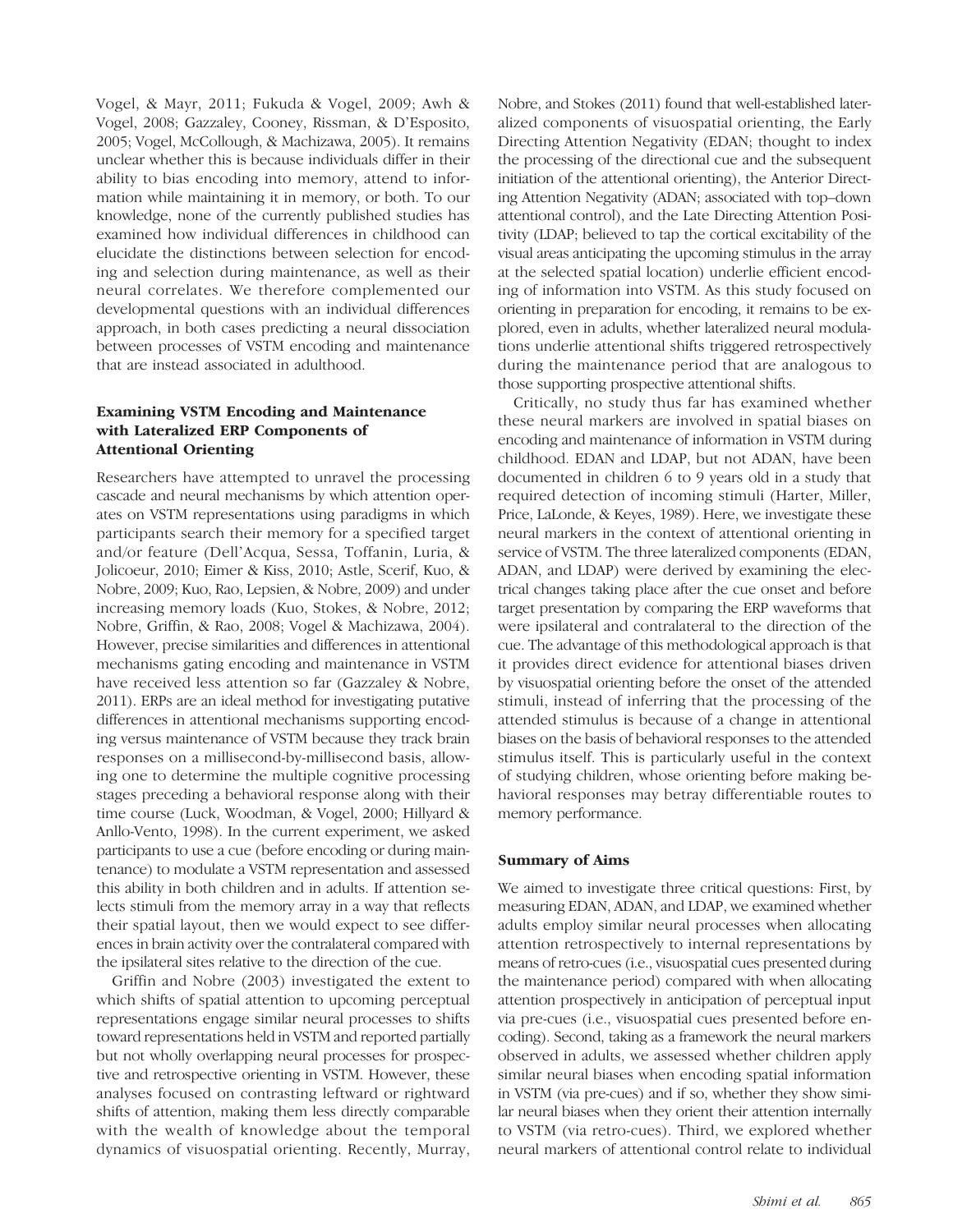Figure 1. Schematic illustration of the task and the three different types of trials. In pre-cue and retro-cue trials, we used arrows as informative spatial cues to guide participants' attention to one of the array items. In neutral trials, we used filled squares as uninformative cues to prevent participants from directing their attention to one item only. Each trial began with an asterisk (500 msec) signaling the start of a new trial followed by a fixation point, which remained visible throughout the trial.



At 500 msec later, a cue appeared for 300 msec. In pre-cue trials, the cue was an arrow pointing to the item that participants should encode in memory, whereas in retro-cue and neutral trials, the cue was replaced by a spatially uninformative white square that nonetheless controlled for potential nonspatial alerting effects associated with the cue. After a randomly varied fixation interval (800–1200 msec), the memory array with the four colored items appeared for 350 msec, followed by a randomly varied fixation interval (800–1200 msec). Depending on the type of trial, participants had to store in memory either only one item of the four (pre-cue trials) or all four items (retro-cue and neutral trials). Subsequently, another stimulus appeared for 300 msec. In pre-cue and neutral trials, this stimulus was a spatially uninformative white square presented at that point to control for non-spatial alerting effects. In retro-cue trials, this stimulus was an arrow directing participants' attention to the mental representation of one of the already encoded items. After a randomly varied fixation interval (800–1200 msec), the probe appeared for 350 msec followed by a fixation point that remained on the screen until a response was made or until a maximum of 5000 msec elapsed (leading to minimal trial attrition across age groups). Participants had to respond whether the probe was present in the array or not by pressing mouse buttons.

differences in VSTM capacity in children. To do so, we computed correlations between behavioral measures of VSTM capacity and neural activity while children selectively allocated their attention before encoding and during maintenance in VSTM.

# METHODS

# Participants

Fifteen adults (eight men and seven women), aged 21– 34 years ( $M = 26.4$  years,  $SD = 3.76$ ), were recruited among university students, and 17 children (5 boys and 12 girls), aged 10–11 years ( $M = 10.2$  years,  $SD = 0.39$ ), were recruited from local primary schools via an opt-in procedure. All participants were right-handed and had normal or corrected-to-normal vision. No neurological/ psychiatric disorders were reported by adult participants or the parents of the children. One adult participant was excluded from the analyses because of significantly belowchance behavioral performance. The study received ethical approval from the Central University Research Ethics Committee of the University of Oxford. Before testing, adult participants and parents of child participants signed a consent form, and children also verbally assented to participate in the study. Adult participants received a monetary compensation for their time, and children received a certificate to thank them for their participation. We note that we chose 10- to 11-year-olds as our age comparison group to the adult group because a number of studies have shown that some cognitive control abilities reach the adult mature state around the age of 10–11 years, whereas other cognitive control abilities continue to develop until later in adolescence (e.g., Huizinga, Dolan, & van der Molen, 2006). On the basis of this, 10- to 11-year-olds could either be similar to adults or still developing, making them thus an interesting target age group to study the developmental state of attention and memory processes. Also, we opted for a narrow age group to maximize the likelihood of separating age-related and individual differences. This would provide us with more statistical power (taking into account the large variability that may exist in children's data) than an alternative commonly used strategy, that is, collapsing ERP markers and behavioral performance within a wider age group (e.g., 6–11 years) with fewer participants per specific chronological age.

# Apparatus

The task is presented schematically in Figure 1. Participants viewed arrays of four colored items, followed by a single colored probe item after a variable delay. They were instructed to indicate whether the probe was present among the initial four items by pressing a mouse button (left for present and right for absent). Arrays were either preceded or followed by central cues that were fully informative (100%) of the location of a target probe, should this appear in the memory array. In pre-cue trials, an informative centrally presented spatial cue (a white arrow) preceded the array and guided the participant's attention to one of the upcoming items of the array, and a spatially uninformative white-filled square was presented after the array. White squares served the purpose of controlling for the nonspatial alerting effects that spatial cues may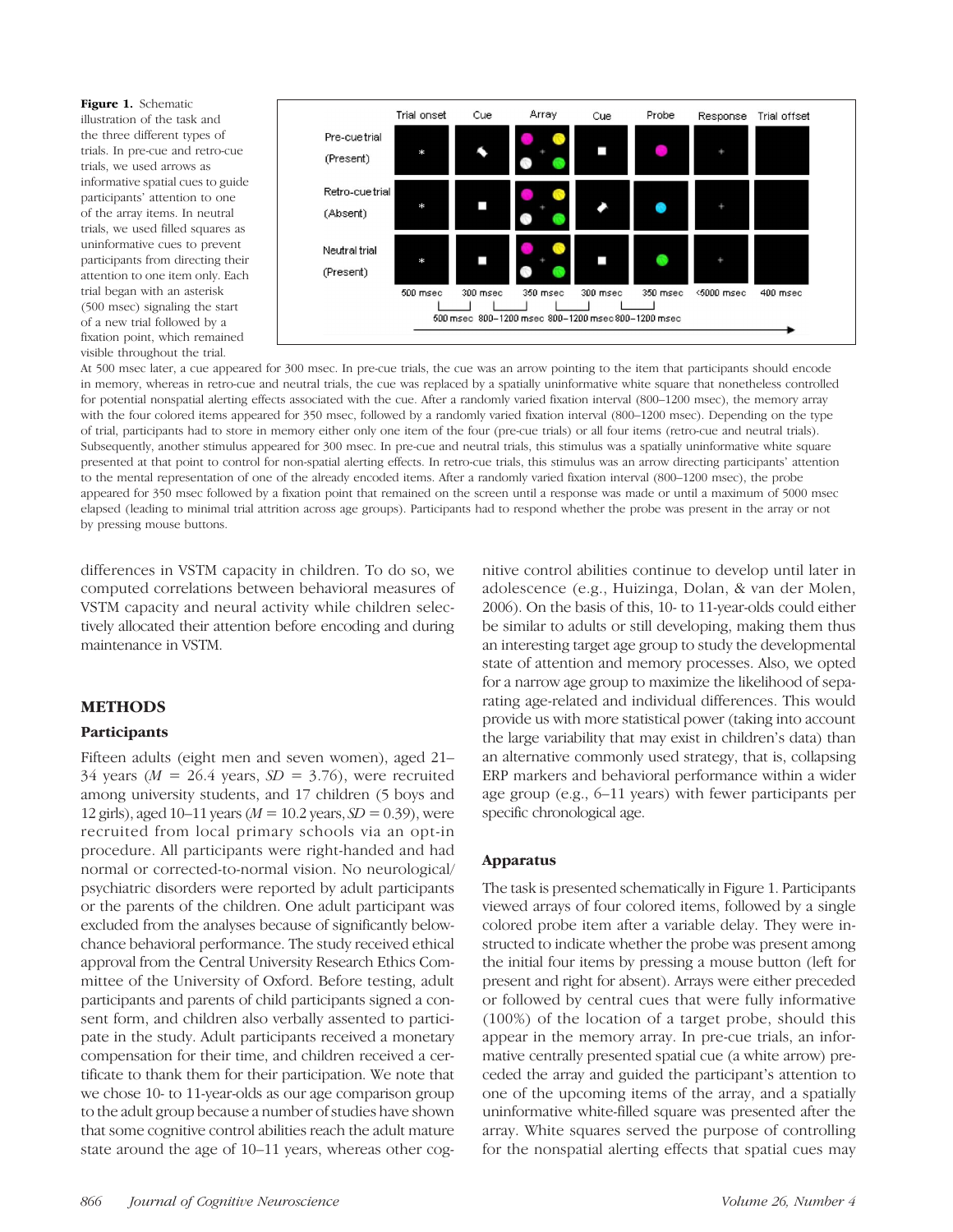engender. In retro-cue trials, a white square was presented before the array, whereas an informative spatial cue was presented after the array and guided the participant's attention internally to the mental representation of one of the already encoded items of the array. In neutral trials, uninformative white squares were presented before and after the array.

Participants completed two practice blocks of six trials each to familiarize themselves with the task, followed by eight test blocks of 48 trials in each, totaling 384 experimental trials; 256 probe-present (67%) and 128 (33%) probe-absent trials. Half of all trials were cued (equally likely to point to one of the four possible locations), and half were neutral. Of the probe-present trials, 64 contained pre-cues, 64 contained retro-cues, and 128 were neutral. Of the probe-absent trials, 32 contained pre-cues and 32 contained retro-cues, to ensure that cues did not indicate a "present" response, and 64 were neutral trials. The task was split into four "precue" blocks, containing pre-cue and neutral trials, and four "retro-cue" blocks, containing retro-cue and neutral trials. This helped prevent children from being confused by continually changing cue types across trials. Test blocks alternated throughout the task to ensure that participants would complete equal number of "pre-cue" and "retro-cue" blocks if they decided to terminate the task before they completed all eight test blocks and were counterbalanced across participants. Cued and neutral trials were intermixed randomly within each block.

## Stimuli

Stimuli were presented on a black background with E-Prime 1.2 (Psychological Software Tools, Inc., Pittsburgh, PA). The items in the array were identical line drawings of objects (e.g., balls), but they were distinguished by their color, that is, they were drawn from a set of seven colors (white, red, magenta, orange, yellow, green, and blue), and they were symmetrically arranged, each centered at 2.87° lateral and 2.87° azimuthal eccentricity from a central fixation point. Each item subtended  $1.64^{\circ} \times 2.05^{\circ}$  of visual angle from a distance of 100 cm. The fixation point subtended a visual angle of 0.16°. All cues (white arrows and white filled squares) were centrally presented at the location of the fixation point and subtended 0.82° × 0.82° of visual angle.

#### Procedure

Participants were comfortably seated in a dimly illuminated, electrically shielded room. They were given written and verbal instructions along with examples on cards. They were recommended and reminded before the beginning of each block to pay attention to the cue, as this would help them decide whether the probe item reappeared. Participants held the mouse with their right hand and were advised to respond as quickly and accu-

rately as possible while maintaining their gaze on the fixation point throughout the trial. They were also asked to blink as little as possible, preferably after they responded, and to try to remain still during task performance. On practice trials, participants received verbal feedback from the experimenter and visual feedback (correct, incorrect, no response) on the screen after each trial, whereas on experimental trials, participants received feedback about the number of correct responses every 16 trials and at the end of each block. Breaks between blocks were self-paced. All participants were monitored throughout the task via a camera to ensure that they were engaged in the task and that they were not moving or blinking excessively during the test blocks. All participants but a child completed all eight test blocks, whereas one child completed six blocks, three pre-cue and three retro-cue blocks, because of fatigue and loss of interest to the task.

#### EEG Recording and Data Processing

EEG was recorded continuously from 19 sites according to the International 10–20 system, using a NuAmp (Neuroscan, Inc., El Paso, TX ) amplifier and Ag/AgCl electrodes mounted on an elastic cap (Easy Cap, Electro-Cap, Inc., Eaton, OH). EEG data were stored and processed using the NeuroScan 4.3 software. The montage included four midline scalp sites (Fz, FCz, Cz, Pz) and five scalp sites over each hemisphere (F3/F4, C3/C4, P3/P4, PO7/PO8, O1/ O2). The horizontal EOG was recorded bipolarly with electrodes placed on the outer canthi of both eyes, and the vertical EOG was measured with one electrode placed below the right eye. Additional electrodes were used as ground and reference sites. The electrode placed at AFz on the midline served as the ground. Electrode impedances were kept below 5 kΩ. The ongoing brain activity at all scalp sites was sampled every 1 msec (1000 Hz analogue-to-digital sampling rate) and filtered with a band pass of 0.50–70 Hz. The EEG was referenced on-line to the FCz electrode and then rereferenced off-line to the algebraic average of the left and the right mastoids.

The EEG data were then filtered off-line with a low-pass filter of 40 Hz to exclude high-frequency noise. Bipolar EOG signals were derived by computing the difference between the voltages at electrodes placed to the side of the left and right eyes (horizontal EOG) and between F4 and below the right eye (vertical EOG). The continuous EEG was further processed to segment ERPs for each stimulus type (i.e., pre-cue, retro-cue). Epochs started 100 msec before stimulus onset and ended 600 msec after stimulus onset. ERP amplitude values were baselinecorrected relative to a −100 to 50 msec stimulus interval. Artifacts were removed using a two-step protocol. First, EOG deflections exceeding  $\pm$ 50 μV for adults and  $\pm$ 100 μV for children as well as any other artifacts in all other scalp sites exceeding  $\pm 100 \mu$ V for adults and  $\pm 150 \mu$ V for children were automatically rejected. The thresholds for each age group were chosen based on previous ERP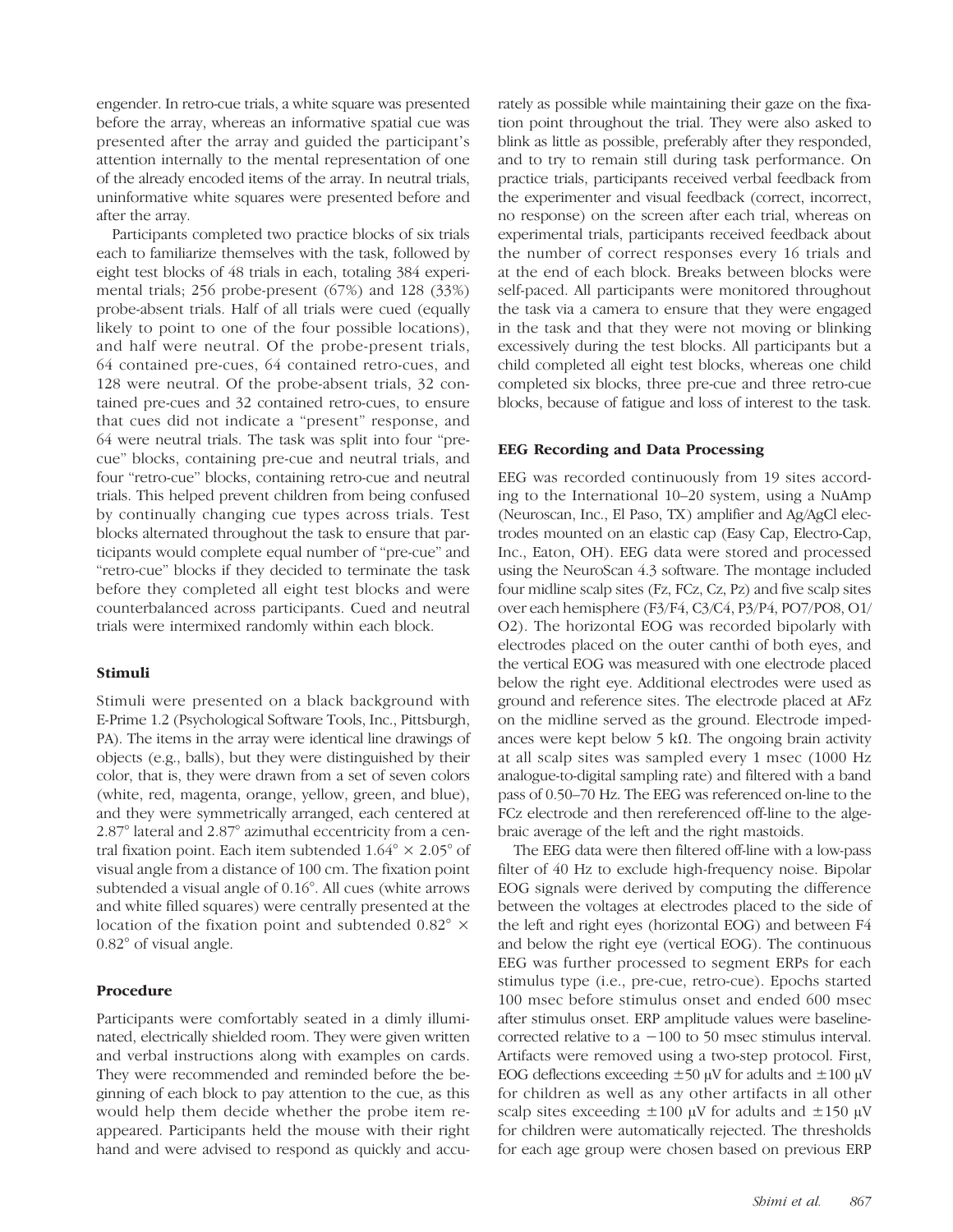parameters used with adults (cf. Murray et al., 2011) and with children (cf. Melinder, Gredeback, Westerlund, & Nelson, 2010). Second, three researchers visually inspected all epochs for any residual artifacts, which were all manually eliminated, an additional check that was especially important for lateralized eye movements, as these may capture overt rather than covert orienting. This twostep artifact rejection procedure resulted in retaining approximately 82% of overall trials for adults and 85% of overall trials for children. Only ERPs from artifact-free and trials with correct behavioral responses were included in the analyses. To maintain an acceptable signal-to-noise ratio, we set the accepted lower number of trials in each trial type condition (pre-cue, retro-cue) per participant to 20 trials, again in agreement with previous adult work (e.g., Nobre et al., 2008), and on average retained 70 trials per condition for adults and 65 trials per condition for children.

## ERP Analyses

The aim of this experiment was to investigate whether the orienting of attention internally to mental representations held in VSTM (retro-cue trials) elicits well-established lateralized components that have been observed in tasks focused on detection and discrimination of incoming stimuli, and the extent to which these neural processes, if any, resemble those observed in VSTM encoding (precue trials). For this reason, the ERP analyses focused on epochs locked to cues presented before VSTM encoding (pre-cues) and during maintenance (retro-cues). Pre-cue and retro-cue ERP conditions were derived by averaging the cue-locked epochs for pre-cue and retro-cue trials, respectively. Because in this experiment we targeted known preparatory components such as EDAN, ADAN, and LDAP, we investigated lateralized neural activity relative to the direction of the cue. Epochs from leftward and rightward cue trials were combined with an averaging procedure that preserved the spatial location of the electrode relative to the direction of the cue (i.e., contralateral or ipsilateral). EDAN, ADAN, and LDAP were then quantified as the mean voltage difference between contralateral and ipsilateral sites. On the basis of previous findings, EDAN was expected to occur and therefore measured at posterior electrodes, P3/4, PO7/8, and O1/2 (e.g., Praamstra & Kourtis, 2010; McDonald & Green, 2008; Jongen, Smulders, & Van der Heiden, 2007; Van der Stigchel, Heslenfeld, & Theeuwes, 2006; Hopf & Mangun, 2000; Harter et al., 1989). Given the results of Harter et al. (1989) with children, EDAN was also measured at central electrodes, C3/4; ADAN was measured at frontal and central electrodes, F3/4 and C3/4 (e.g., Jongen et al., 2007; Van der Stigchel et al., 2006; Eimer, Van Velzen, & Driver, 2002; Hopf & Mangun, 2000; Nobre, Sebestyen, & Miniussi, 2000); and LDAP was measured at posterior electrodes, P3/4, PO7/8, and O1/2 (e.g., Jongen et al., 2007; Harter et al., 1989). Although LDAP has been tradi-

tionally reported in time windows that extend beyond 600 msec (e.g., Murray et al., 2011; Seiss, Driver, & Eimer, 2009; Hopf & Mangun, 2000), we segmented smaller ERP epochs to 600 msec poststimulus onset to limit trial loss because of blinks, especially for children, and we note that this is also equivalent to the procedure used by Jongen et al. (2007) and Harter et al. (1989). We examined the presence of LDAP only for pre-cues as there was no lateralized upcoming target for selection following retrocues in this experiment. Two-tailed paired sample  $t$  tests on each electrode pair were conducted on the mean voltage difference of each component separately for pre-cues and retro-cues.

## Statistical Design, Statistical Power, and Behavioral Analyses

Separate 2 (Block: pre-cue vs. retro-cue)  $\times$  2 (Trial Type: cued vs. neutral)  $\times$  2 (Age Group: adults vs. children) repeated-measures ANOVA were performed on  $d'$ , K, and median RT scores.  $d'$  is a sensitive discrimination measure that reflects the degree to which participants accurately report the presence or absence of the probe in the preceding array. d' was calculated using the formula:  $d' = z$ (hit rate)  $-z$  (false alarm rate). K is a memory capacity measure that reflects the number of stored items in memory (Cowan, 2001; Pashler, 1988). K was calculated using the formula:  $K = S$  (set size of the initial array)  $\times$  (hit rate − false alarm rate). Extreme scores (e.g., perfect hit rate) in both calculations were adjusted using the formula 1 − (1/2N) as recommended by Macmillan and Creelman (2005) where  $N =$  the number of total trials in a condition. RTs were computed for probe-present trials and for correct responses only because incorrect responses and absent trials maybe influenced by multiple nonattentional processes (as discussed in Griffin & Nobre, 2003). Significant findings were subsequently followed by Bonferronicorrected analyses of simple main effects. Difference scores were also calculated to assess the size of cueing effects in accuracy and latency. Finally, we explored functional links between electrophysiological activity and behavioral performance in children, via Spearman's rho correlations and split-half paired-sample  $t$  tests on highand low-memory capacity groups separately.

To ensure that our sample sizes for both children and adults afforded sufficient statistical power, we carried out power analyses using G\*Power 3 (Faul, Erdfelder, Lang, & Buchner, 2007). We calculated effect sizes from the most influential adult ERP studies investigating our target ERP components (e.g., Dell'Acqua et al., 2010; Kuo et al., 2009). The analysis revealed that, even taking the lowest calculated effect size from these studies  $(d = 0.81)$ , we had adequate statistical power to detect significant lateralized differences for our group of adults  $(N = 14,$ power = 0.79) and children  $(N = 17,$  power = 0.88). In addition, our study also investigated the role of individual differences in our sample of children. For that analysis, we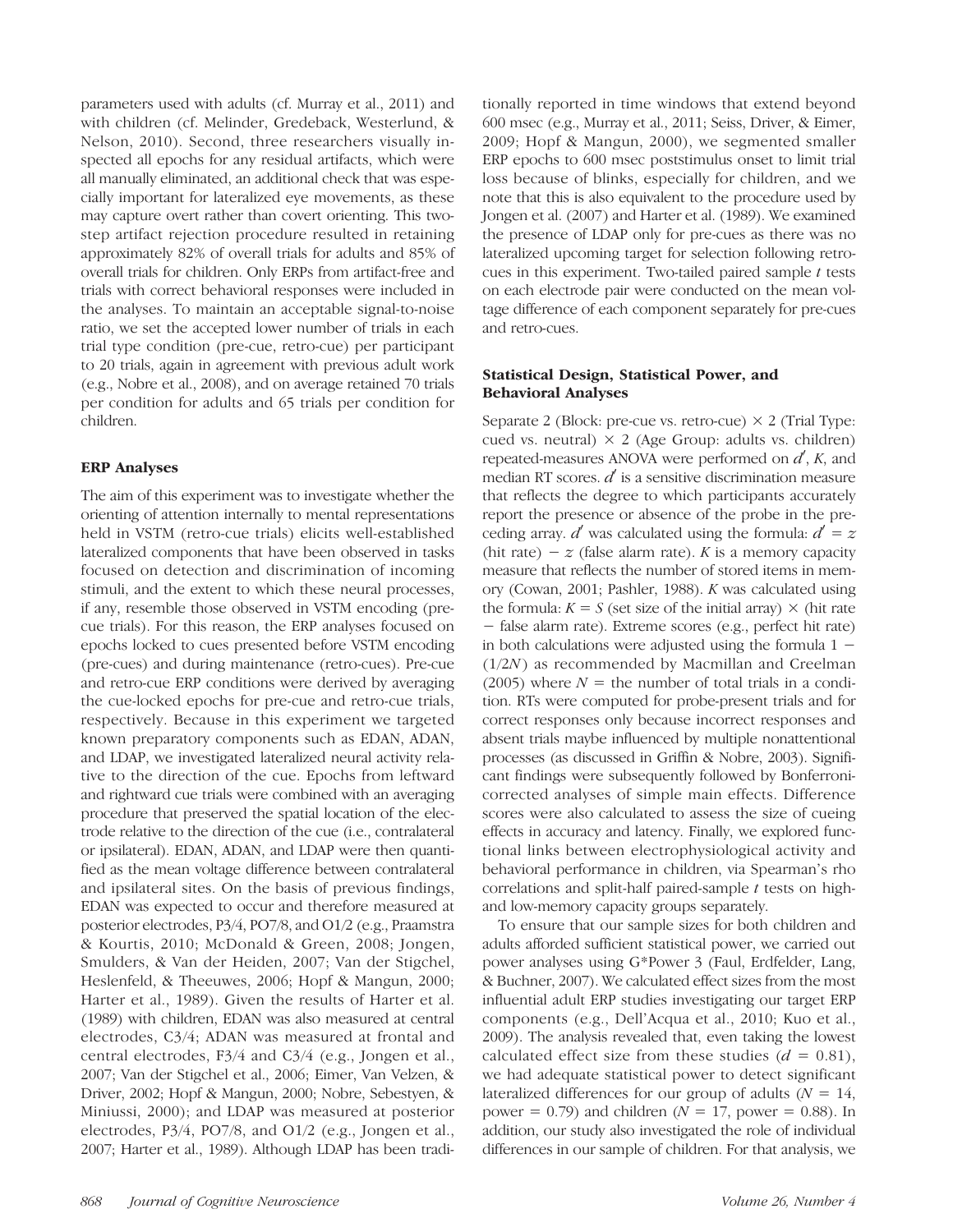had a power of 0.60 to detect a significant correlation, with a large effect size.

#### RESULTS

## Behavioral Results: Developmental Differences across Age Groups

 $d^{\prime},$  K, and median RT scores are reported in Table 1. As  $d^{\prime}$ and K analyses converged, for brevity here we report statistics for  $K$  alone. There were significant main effects of Age Group,  $F(1, 29) = 20.40, p < .001$ , block,  $F(1, 1)$ 29) = 7.51,  $p = .01$ , and Trial Type,  $F(1, 29) = 79.94$ ,  $p < .001$ , and a significant interaction of Block  $\times$  Trial Type,  $F(1, 29) = 37.41$ ,  $p < .001$ . There were interaction effects of Age Group  $\times$  Block,  $F(1, 29) = 57.49$ ,  $p = .026$ , and Age Group  $\times$  Block  $\times$  Trial Type,  $F(1, 29) = 7.91$ ,  $p = .009$ . Analyses of simple main effects for the latter showed that the interaction was driven by the children benefiting more from cues presented before encoding compared with those presented during maintenance ( $p <$ .001), although both groups benefited from cues across blocks ( $ps < .01$ ). Adults performed equally well across the two blocks ( $p = .18$ ). These results were supported by a difference-scores analysis that investigated cueing benefits independently of baseline differences on neutral trials, revealing an interaction between Age Group  $\times$  Cue Benefit,  $F(1, 29) = 7.91$ ,  $p = .009$ , driven by bigger benefits drawn from pre-cues compared with retro-cues for children ( $M = 1.54$  and  $M = .61$ ) than for adults ( $M = 1.17$ and  $M = .83$ ; see Figure 2).

The analysis on median RTs to probes accurately reported as present in the memory array showed significant main effects of Block,  $F(1, 29) = 5.91$ ,  $p = .02$ , Trial Type,  $F(1, 29) = 53.15, p < .001$ , and Age Group,  $F(1, 29) =$ 



Figure 2. K and median RT difference scores from neutral baseline, comparing pre-cue and retro-cue blocks, for 10-year-olds and adults. Error bars represent SEMs.

39.51,  $p < .001$ , as well as significant interactions of Age Group  $\times$  Block,  $F(1, 29) = 9.87$ ,  $p = .004$ , and Age Group  $\times$  Trial type,  $F(1, 29) = 7.10$ ,  $p = .01$ . Analyses of simple main effects for the Age Group  $\times$  Block interaction showed that it was driven by children performing faster

**Table 1.** Mean d', K, and Median RTs for Pre-cue, Retro-cue, and Neutral-cue Trials for Children and Adults

|                  | Pre-cue Block  |                 | Retro-cue Block |                 |
|------------------|----------------|-----------------|-----------------|-----------------|
|                  | Cued           | Neutral         | Cued            | Neutral         |
| $d^{\prime}$     |                |                 |                 |                 |
| 10-year-olds     | 3.11(0.25)     | 1.14(0.16)      | 1.79(0.21)      | 1.19(0.18)      |
| Adults           | 4.22(0.28)     | 2.10(0.18)      | 3.50(0.23)      | 2.26(0.20)      |
| K                |                |                 |                 |                 |
| 10-year-olds     | 3.10(0.20)     | 1.56(0.17)      | 2.25(0.20)      | 1.63(0.20)      |
| Adults           | 3.83(0.22)     | 2.66(0.19)      | 3.62(0.22)      | 2.80(0.21)      |
| Median RT (msec) |                |                 |                 |                 |
| 10-year-olds     | 838.71 (45.81) | 1216.35 (54.88) | 919.68 (57.05)  | 1303.18 (62.07) |
| Adults           | 557.36 (50.48) | 727.00 (60.47)  | 539.46 (62.87)  | 723.50 (68.40)  |

SEMs are reported in brackets.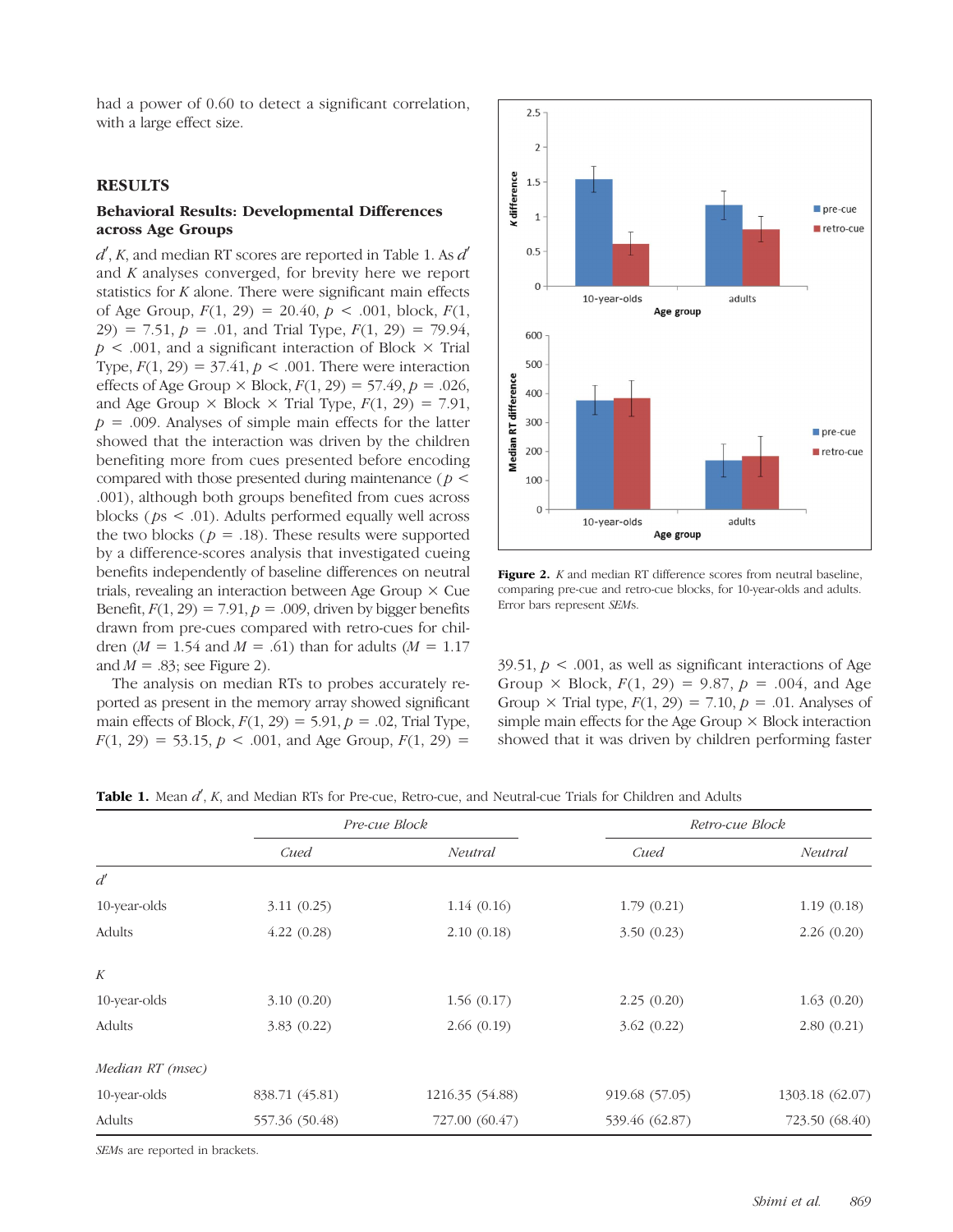in the pre-cue than in the retro-cue block ( $p < .001$ ), whereas adults did not differ in speed across the two blocks  $(p = .64)$ . In addition, simple main effects for the Age Group  $\times$  Trial Type interaction revealed that the interaction was driven by a smaller RT benefit drawn from cues by adults ( $M = 548.41$  and  $M = 725.25$  for cued and neutral trials, respectively,  $p = .004$ ) than children  $(M = 879.19$  and  $M = 1259.77$  for cued and neutral trials, respectively,  $p < .001$ ). A subsequent difference-scores analysis was carried out to interpret the interaction independently of baseline differences on neutral trials and taking overall slowing in RT into account by treating RT differences as proportions of neutral RTs [(neutral − cued)/neutral]. Neither the interaction of Age Group × Cue Benefit nor the main effect of Age Group on scaled RTs remained significant ( $p = .32$  and  $p = .47$ , respectively), thus suggesting that the larger RT benefits in children depended on overall slowing in baseline responses by the children.

## ERP Results

Because of the difficulties inherent in comparing directly electrophysiological data across age groups (e.g., differences depending on scalp thickness and other anatomical, rather than functional differences; see Scerif, Kotsoni, & Casey, 2006, for a discussion; as well as potential topographical and latency differences, e.g., Gazzaley et al., 2008; Mueller, Brehmer, Von Oertzen, Li, & Lindenberger, 2008), we first analyzed spatial biases at the neural level in adults separately from children and then followed with a comparison.

## Adults

As predicted, EDAN, ADAN, and an LDAP-like component were observed for pre-cues (Figure 3). There was a significant enhanced negativity contralateral to the direction of the cue between 180 and 200 msec at O1/2

Figure 3. Grand-averaged waveforms elicited by pre-cues and retro-cues in adults. Red lines indicate neural activity contralateral to the side directed by the cue and blue lines indicate neural activity ipsilateral to the side directed by the cue. Positive voltage is plotted upwards. The montage used for the experiment and the electrode sides that were found significant for each component are shown next to each ERP waveform panel. Boxes highlight the time windows during which the mean voltage difference of each component was found significant.

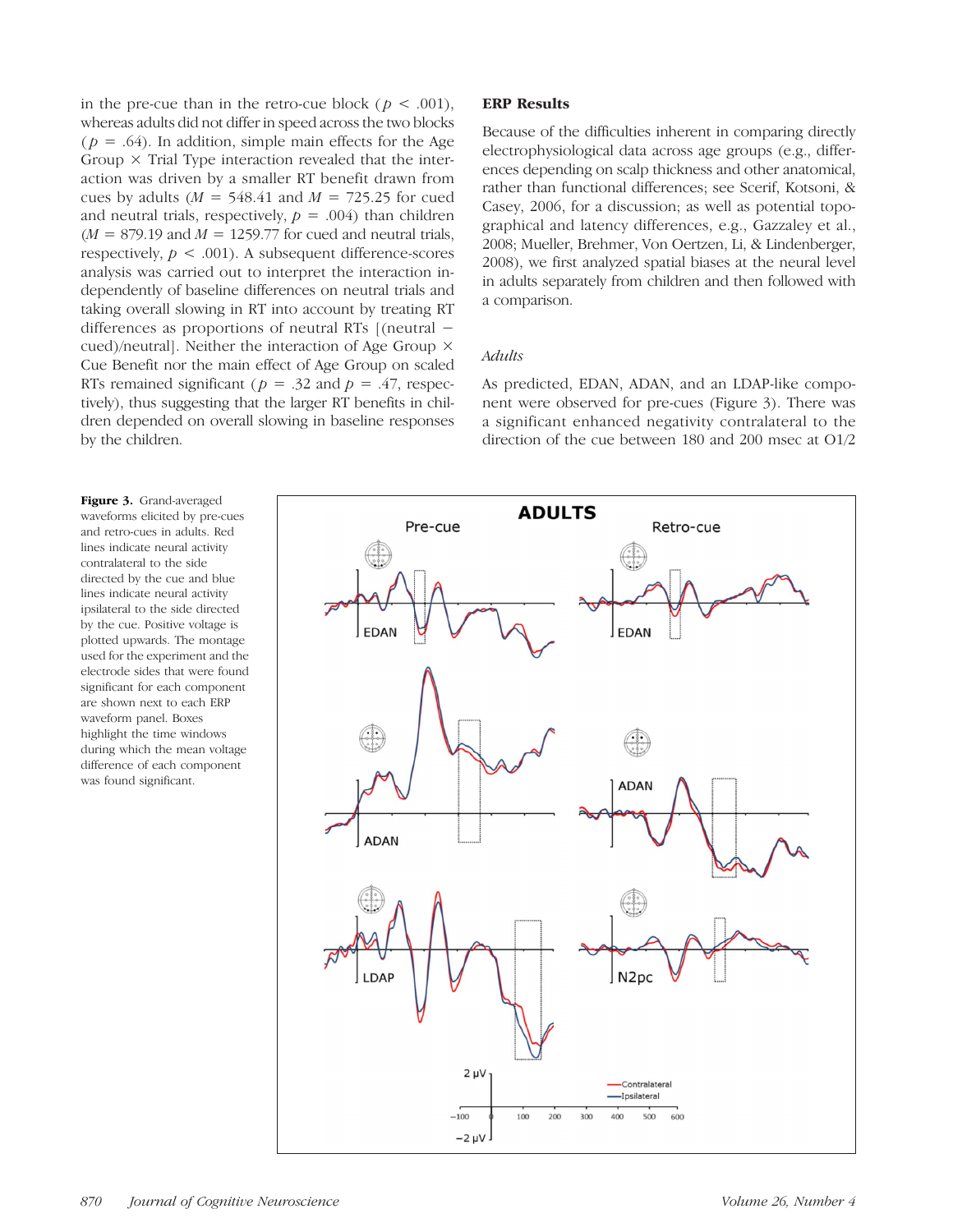sites,  $t(13) = -2.64$ ,  $p = .02$ , signifying EDAN; followed by a significant enhanced negativity contralateral to the direction of the cue between 300 and 370 msec at F3/4 sites,  $t(13) = -2.34$ ,  $p = .036$ , signifying ADAN. Finally, a significant enhanced positivity contralateral to the direction of the cue between 480 and 560 msec at PO7/ 8 and O1/2,  $F(1, 13) = 9.29$ ,  $p = .009$ , was observed, signifying an LDAP-like component.

For retro-cues, both the EDAN and the ADAN were observed indicating similar neural activity across precues and retro-cue blocks (Figure 3). As with pre-cues, there was a significant enhanced negativity contralateral to the direction of the cue between 180 and 200 msec at O1/2 sites,  $t(13) = -2.76$ ,  $p = .016$ , indexing EDAN; followed by a significant enhanced negativity contralateral to the direction of the cue between 300 and 370 msec at F3/4 sites,  $t(13) = -2.12$ ,  $p = .05$ , signifying ADAN. Unexpectedly, with retro-cues a second later negativity contralateral to the direction of the cue reached significance at posterior sites (PO7/8) at 310–330 msec,  $t(13) = -2.32$ ,  $p = .038$ . This second posterior contralateral negativity resembled the N2pc component that has been linked to visual search and attentional selection activity both in service of perception and VSTM (e.g., Dell'Acqua et al., 2010; Kuo et al., 2009; Eimer, 1996) and suggested recruitment of additional parietal-occipital sites when orienting attention to representations held in VSTM. As already explained in the ERP analyses section, LDAP was not tested for retro-cues.

## Children

The statistical analyses on the children's ERP amplitudes showed a different pattern of results compared with adults, both in terms of topography of the effects and their timing (Figure 4). For pre-cues, there was a significant enhanced negativity contralateral to the direction of the cue between 180 and 200 msec at  $C_3/4$  sites,  $t(16) =$  $-2.32$ ,  $p = .034$ , signifying EDAN at central sites (cf. Harter et al., 1989) rather than at posterior sites. In contrast, there was only a trend for significance for an enhanced negativity contralateral to the direction of the cue between 180 and 200 msec at PO7/8 sites,  $t(16) = -1.90$ ,  $p = .075$ , indexing a weak EDAN at posterior sites. Also, a significant enhanced positivity contralateral to the direction of the cue was observed between 540 and 600 msec at PO7/8 and O1/2,  $F(1, 16) = 5.38$ ,  $p = .034$ , signifying an LDAP-like component. No significant ADAN was observed in children at the group level,  $t(16) = -1.03$ ,  $p = .32$ , although we report on significant individual differences for this component in the upcoming section.

For retro-cues, there was only a trend toward significance for an enhanced negativity contralateral to the direction of the cue between 180 and 200 msec at PO7/8 sites,  $t(16) = -1.89$ ,  $p = .077$ , reflecting a weak EDAN at posterior sites similar to pre-cues (Figure 4). In contrast to

the pre-cue condition, no significant EDAN was observed at central sites,  $t(16) = -1.04$ ,  $p = .32$ . Like in adults, with retro-cues a second later negativity was observed contralateral to the direction of the cue between 280 and 320 msec at posterior sites (PO7/8) that reached significance,  $t(16) = -2.24$ ,  $p = .04$ . Similarly to adults, this contralateral negativity resembled the N2pc component and suggested the recruitment of additional parietal-occipital areas when orienting attention to mental representations held in VSTM in children as well. However, like in their pre-cue condition ERPs, ADAN did not emerge at the group level for the children in the retrocue condition,  $t(16) = -1.17$ ,  $p = .26$ . As with adults, LDAP was not tested for retro-cues.

## Developmental Comparison for EDAN and ADAN

We compared directly adults and children's ERP amplitudes for the two lateralized components that were found in adults but not reliably so in children, that is, EDAN and ADAN, by computing difference scores between ipsilateral and contralateral waveforms. There were no statistically significant age-related effects on the mean amplitude of either EDAN,  $t(29) = .44$ ,  $p = .66$  and  $t(29) = .75$ ,  $p =$ .46 for pre-cue and retro-cue, respectively, or ADAN,  $t(29) = .28, p = .78$  and  $t(29) = .41, p = .68$  for precue and retro-cue, respectively. This remained the case even after scaling these difference scores with multiple accepted normalization procedures (all  $ps > .05$ ). We attribute this finding to the large variability observed in children's (EDAN:  $SD = 1.74$  for pre-cue and  $SD = 1.91$ for retro-cue; ADAN:  $SD = 1.97$  for pre-cue and  $SD =$ 1.86 for retro-cue) compared with adults' data (EDAN:  $SD = .40$  for pre-cue and  $SD = .51$  for retro-cue; ADAN:  $SD = .54$  for pre-cue and  $SD = .55$  for retro-cue). This further justified our third main goal: to investigate whether null effects at the level of the group depended on individual differences in the sample of children (see next section).

# Electrophysiological Predictors of VSTM Capacity in Children

Our next goal was to examine whether children's ability to orient attention related to their VSTM capacity. For this reason, we carried out Spearman's rho correlation analyses between the neural activity elicited in children, in the time windows and at scalp sites where EDAN and ADAN were observed in adults, and the difference scores (cued-neutral) in K. This allowed us to investigate whether the magnitude of "adult-like" neural activity of attentional control in children related to variation in VSTM capacity. Figure 5 plots these individual scores as a function of children's memory capacity.

Results showed that individual differences in the magnitude of lateralized differences within these time windows correlated with individual differences in behavior.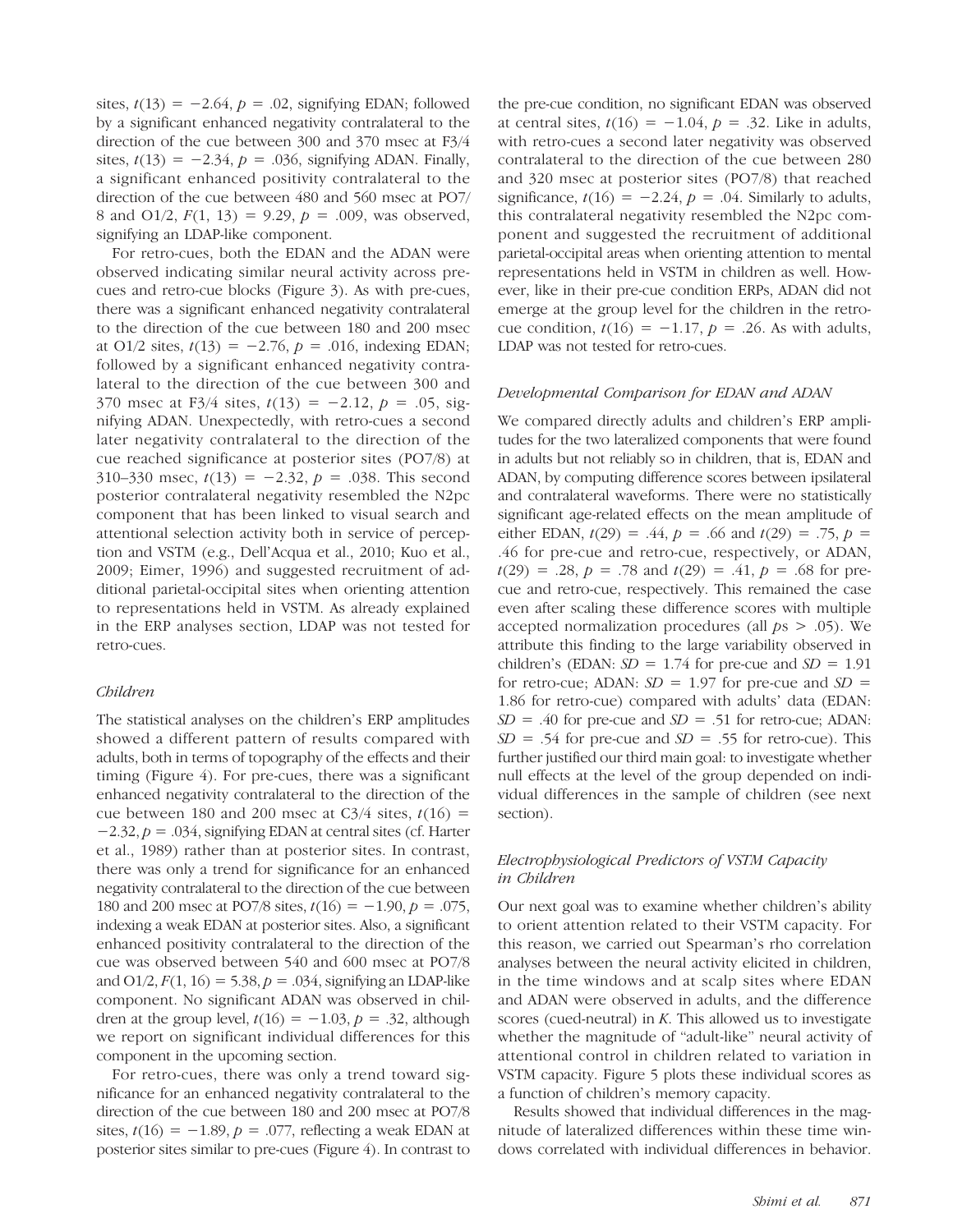Figure 4. Grand-averaged waveforms elicited by pre-cues and retro-cues in children. Red lines indicate neural activity contralateral to the side directed by the cue and blue lines indicate neural activity ipsilateral to the side directed by the cue. Positive voltage is plotted upwards. The montage used for the experiment and the electrode sides that were found significant for each component are shown next to each ERP waveform panel. Boxes highlight the time windows during which the mean voltage difference of each component was found significant.



Specifically, EDAN in the pre-cue block, measured at O1/ 2 at 180–200 msec, and ADAN in the pre-cue block, measured at F3/4 at 300–370 msec, correlated with K precue benefit,  $r(15) = .50$ ,  $p = .02$  and  $r(15) = .47$ ,  $p = .028$ , respectively. We then complemented these analyses by performing median-split analyses and dividing children into high- and low-capacity groups (on the basis of  $K$ ) and carrying out paired-sample  $t$  tests between contralateral and ipsilateral ERP amplitudes to explore the presence of EDAN and ADAN in each capacity group separately. Splitting the children into those who showed a large versus small cue benefit following pre-cues in terms of K revealed a significant enhanced negativity contralateral to the direction of the cue between 180 and 200 msec at O1/2 sites,  $t(8) = -2.43, p = .04$ , that is, EDAN, for the large cue

benefit group. In contrast, there was no EDAN in the small cue benefit group,  $t(7) = .63$ ,  $p = .55$ . Splitting the children into high versus low pre-cue  $K$  capacity groups revealed a significant enhanced negativity contralateral to the direction of the cue between 300 and 370 msec at F3/4 sites,  $t(7) = -2.36$ ,  $p = .05$ , signifying ADAN for the highcapacity group. In contrast, there was no ADAN in the low-capacity group,  $t(8) = -.09$ ,  $p = .93$ . Finally, there were no reliable correlations between ERPs for retro-cues and capacity measures.

# DISCUSSION

This study revealed that the processes of orienting attention in anticipation of perceptual input and to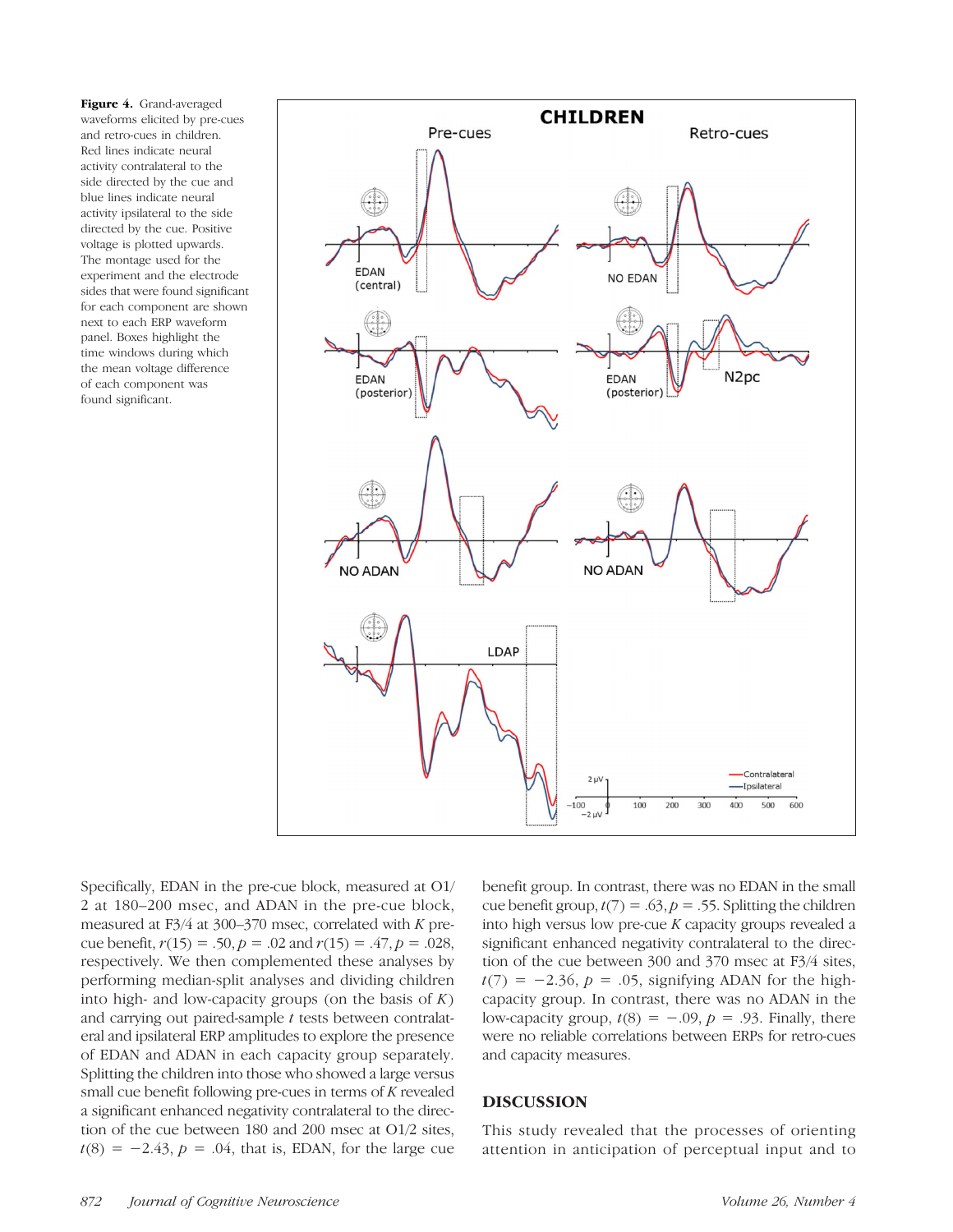representations held in memory are achieved through different temporal dynamics in childhood, whereas they align in adulthood. All participants benefited from cues before encoding and during maintenance, corroborating the suggestion that prospective and retrospective orienting modulate VSTM in adulthood (Makovski, Sussman, & Jiang, 2008; Sligte, Scholte, & Lamme, 2008; Griffin & Nobre, 2003; Landman, Spekreijse, & Lamme, 2003; Schmidt et al., 2002) and in childhood (Shimi et al., 2013; Astle et al., 2012). However, the underlying pattern of neural activity differed across age groups. Adults elicited EDAN, ADAN, and LDAP during prospective orienting and EDAN and ADAN during retrospective orienting. Children elicited reliably only EDAN and LDAP during prospective orienting. Furthermore, EDAN's spatial distribution and LDAP's latency differed compared with the adults' components. Following retro-cues, children's EDAN only reached a trend, and no significant ADAN was found in conjunction with either prospective or retrospective orienting. An N2pc was observed during both children's and adults' retrospective orienting but differed in latency across age groups. Finally, individual differences in the extent to which neural markers of attentional orienting were "adult-like" related to variation in VSTM capacity in children.

The finding of similar neural modulations for adults across prospective and retrospective orienting suggests that biases to perceptual input and to internal representations in adulthood share a sequence of neural markers, each reflecting a different processing stage. In both orienting conditions we observed EDAN, indicating the decoding of cue meaning and the subsequent initiation of orienting. ADAN followed, indicating attentional orienting via top– down control in both conditions. The two conditions were then differentiated: during prospective orienting, LDAP followed, indicating lateralized preparatory activity of visual areas for processing the upcoming item at the selected location. In contrast, during retrospective orienting, we observed an N2pc, indicating search of the target item within memory and its selection for maintenance.

The adult findings during prospective orienting are in line with those from a study that identified these preparatory markers (EDAN, ADAN, and LDAP) during selective encoding into VSTM (Murray et al., 2011) and therefore extend previous findings relating these markers with perceptual biases (Jongen et al., 2007; Hopf & Mangun, 2000; Nobre et al., 2000; Harter et al., 1989) to the memory domain. Focusing on attentional orienting within VSTM, we revealed for the first time the involvement of EDAN, ADAN, and N2pc in the selective maintenance of information in VSTM in adults. Many studies have targeted the cognitive mechanisms through which cues during maintenance enhance internal representations and facilitate memory performance (Astle, Summerfield, Griffin, & Nobre, 2011; Makovski & Jiang, 2008; Makovski et al., 2008; Lepsien & Nobre, 2007; Matsukura, Luck, & Vecera, 2007). However, none has examined whether retrospective attentional shifts are characterized by conventional lateralized neural markers that index cognitive processes such as the decoding of the cue and the



Figure 5. Grand-averaged waveforms for EDAN (on top) and ADAN (on bottom) elicited by pre-cues and divided between high- and low-memory capacity children. Red lines indicate neural activity contralateral to the side directed by the cue, and blue lines indicate neural activity ipsilateral to the side directed by the cue. Positive voltage is plotted upwards. Correlations between the ERP magnitudes (EDAN on top row and ADAN on the bottom row) and benefit in VSTM capacity measured with K are shown next to the relevant ERP waveforms.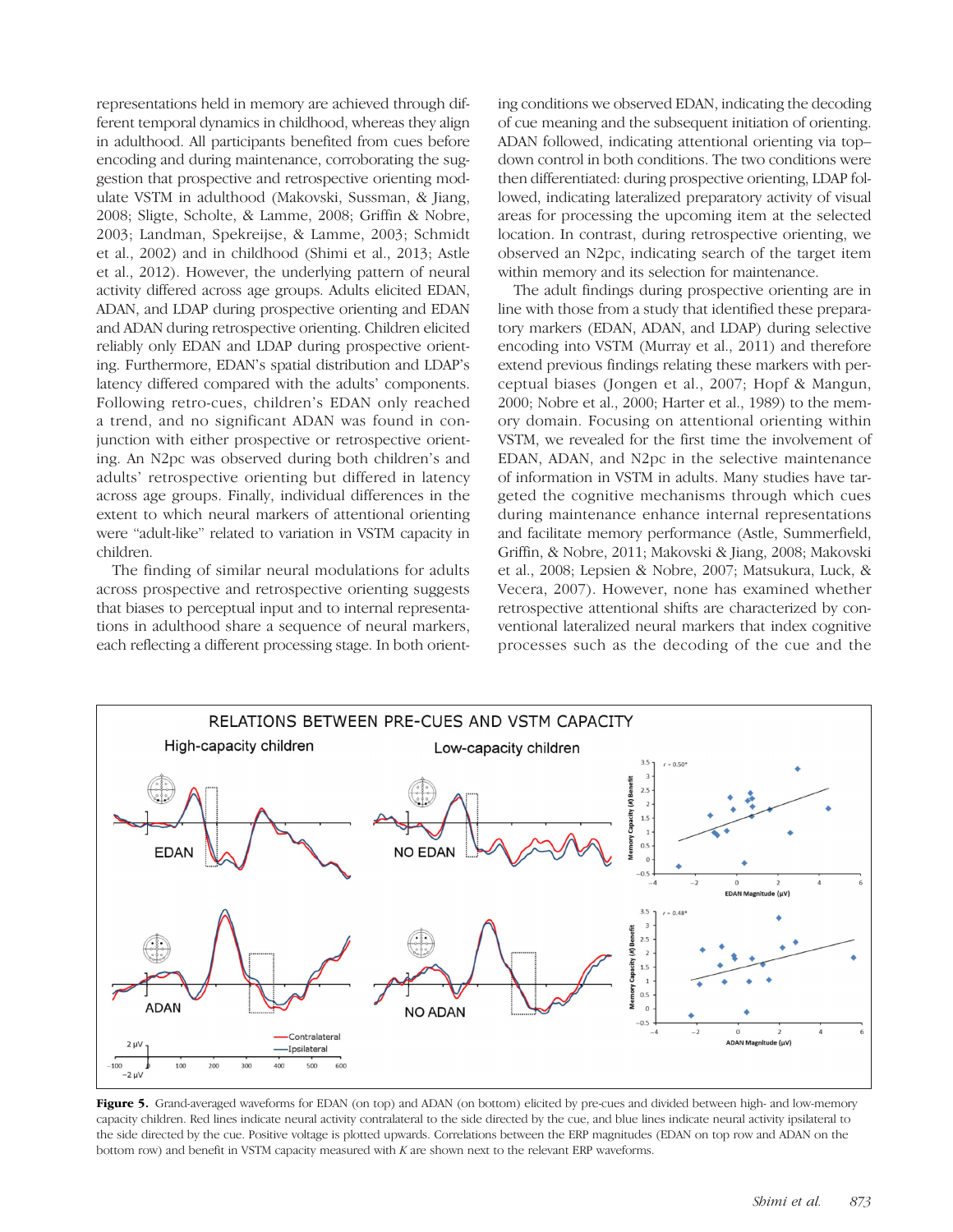subsequent initiation of the attentional orienting (EDAN), top–down attentional control (ADAN), and search through attentional templates (N2pc).

The N2pc has been associated with visual search and spatial selection of targets among distractors in incoming percepts (Hickey, Di Lollo, & McDonald, 2009; Kiss, Van Velzen, & Eimer, 2008; Hopf et al., 2000; Luck, Girelli, McDermott, & Ford, 1997; Eimer, 1996; Luck & Hillyard, 1994). More recently, it has been identified in the search and detection of targets held in VSTM (Dell'Acqua et al., 2010; Kuo et al., 2009). Obtaining an N2pc here suggests that retrospective orienting employs additional processes besides cue processing and directing attention, such as searching and spatially selecting the critical item from the memory array for later recognition (Kuo et al., 2012). Overall, adult findings here corroborate the suggestion that the electrophysiological correlates of the processes underlying pre-cues and retro-cues are characterized by both similarities and differences (Griffin & Nobre, 2003). The novelty is that the conventional lateralized markers of attentional orienting and the N2pc provide a medium for conceptualizing how these two processes may differ by identifying the specific cognitive steps needed to bias incoming input and maintain information internally.

In contrast to the adult findings, children's results across prospective and retrospective orienting suggest more marked differences in how biases to perceptual input and to internal representations dissociate: prospective orienting in children elicited a significant central EDAN indicating the decoding of the cue meaning, whereas no such neural activation in central areas was found in retrospective orienting. There was a trend toward a posterior EDAN in both orienting conditions, possibly implying the presence of a developing adult-like EDAN in prospective and retrospective orienting in VSTM, as it shared the typical spatiotemporal characteristics reported for this component in adult perceptual studies (e.g., McDonald & Green, 2008; Van der Stigchel et al., 2006; Nobre et al., 2000). Yet, in children, these two adult-like posterior components did not reach statistical significance at the group level, and neither did ADAN. EDAN in prospective orienting was followed by LDAP indicating preparatory activity of visual areas for processing the upcoming stimulus at the selected location. In contrast, during retrospective orienting, we observed an N2pc indicating the visual search and the selection of the item to be maintained.

Children's differences across orienting conditions point to differential processing of the cue during prospective and retrospective orienting. For example, the fact that EDAN was reliably present with pre-cues but not with retro-cues suggests that processing of the cue before encoding and during maintenance follows a different developmental trajectory before reaching the adult endstate: Our findings demonstrate that in children this activation is greater during prospective than retrospective orienting and is characterized by a central rather than a posterior topography. It has been proposed that symbolic cues are overlearned stimuli in adulthood, with cue processing becoming automatic only gradually (Ristic, Friesen, & Kingstone, 2002; Eimer, 1997). It is possible that with development, this decoding process and the initiation of orienting shift from central to more posterior brain areas. In other cognitive domains, similar developmental shifts have been reported and interpreted as children progressing from effortful processing to more automatic mechanisms and with parietal areas becoming functionally specialized to a given process (Ansari, Garcia, Lucas, Hamon, & Dhital, 2005). It should be noted that the presence of a central rather than posterior EDAN is also consistent with the child data published by Harter et al. (1989), in which the EDAN in children also emerged over central sites.

Furthermore, the difference in neural substrates underlying prospective and retrospective orienting in children may well be related to how children implement orienting to support VSTM encoding and maintenance. Indeed, the evidence of a similarly reliable N2pc across age groups with retro-cues is in stark contrast with what we found for other components and suggests that children oriented their attention within VSTM in a different manner compared with adults. Children seem to have understood that they needed to search their memory to select an item from those encoded in VSTM and maintain it for later comparison (as indexed with N2pc), but this process was not paired with markers of cue processing (EDAN) and of recruiting top–down attentional control accordingly (ADAN) as it was in adults. Indeed, at the group level, there was no clear evidence of ADAN in children, either before encoding or during maintenance, which is consistent with prefrontal circuits being slow to develop from childhood into adulthood (e.g., Casey, Giedd, & Thomas, 2000) to allow for sophisticated voluntary attentional allocation. This finding is also consistent with Harter et al.'s (1989) result in which no ADAN was observed in service of incoming perceptual input and extends it by demonstrating its gradual development for selective encoding and maintenance in VSTM. The absence of ADAN might also justify the latency and duration difference of the N2pc across the age groups; that is, children elicited the N2pc earlier and for longer than adults, possibly because adults first directed their attention to a spatial location by recruiting frontal brain areas and then briefly selected the item to be remembered from the remaining array items by recruiting posterior brain areas, in agreement with how the frontoparietal network may be involved in selective attention and visual working memory in adults (Postle & D'Esposito, 1999; Corbetta, 1998).

Despite the limited presence of clear neural markers of orienting in VSTM in children at the group level, our second most prominent finding is the demonstration of an "adult-like" neural modulation before the encoding of perceptual input in VSTM by high-capacity children. Although children failed to demonstrate neural modulations as a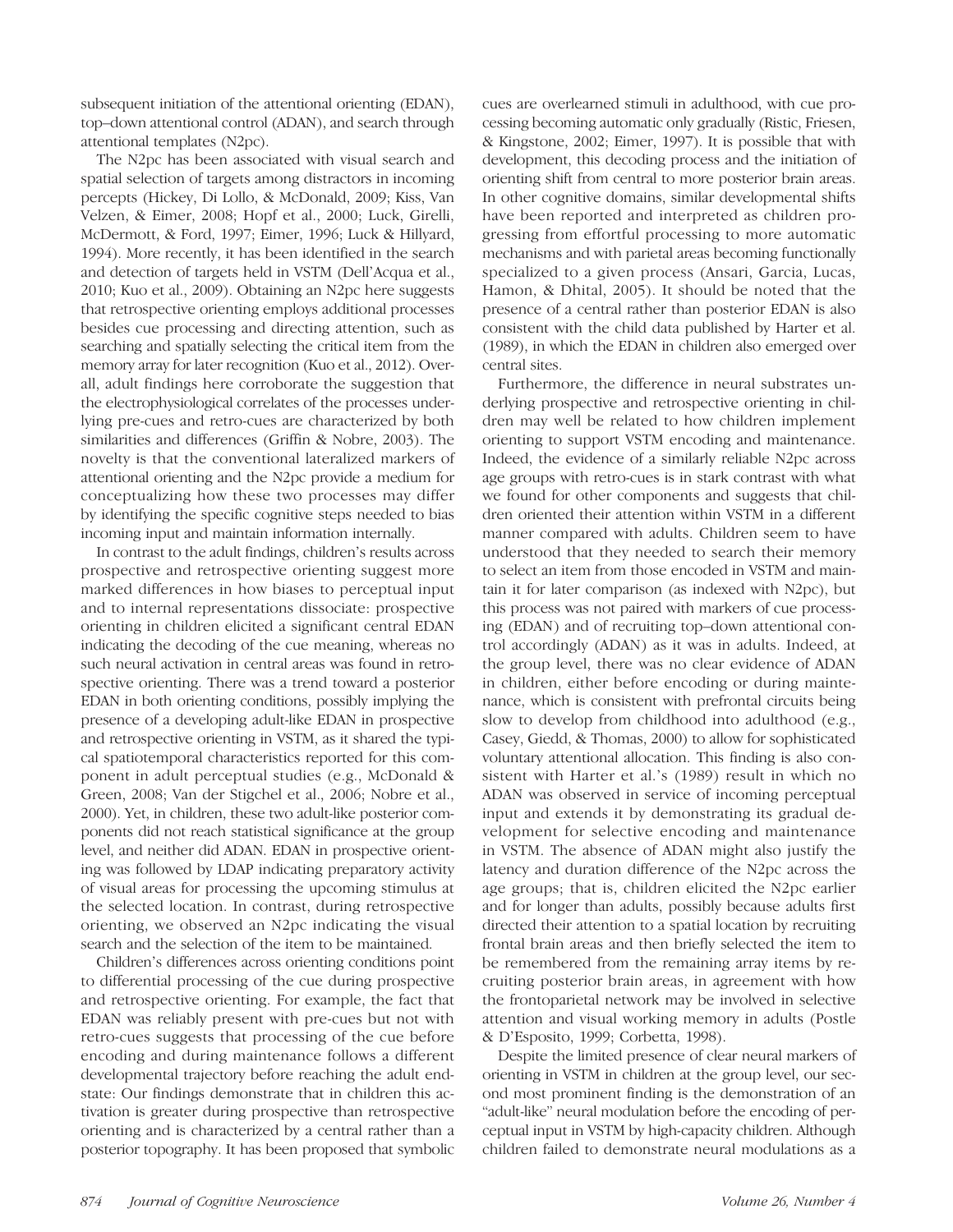group, individual differences discriminated children of high versus low VSTM capacity. High-capacity children elicited both EDAN and ADAN, sharing the same spatiotemporal characteristics of the components observed in adults, wheras low-capacity children did not. For highcapacity children, this was the case during prospective orienting only, not for retrospective orienting, demonstrating again that both developmental and individual differences in childhood dissociate neural mechanisms of encoding and maintenance in VSTM. To our knowledge, this is the first study to show correlations between the mechanisms of attentional orienting and VSTM capacity in childhood, extending the plethora of adult findings (Fukuda & Vogel, 2009; Zanto & Gazzaley, 2009; Gazzaley et al., 2005; Todd & Marois, 2005; Vogel & Machizawa, 2004) to younger individuals.

In conclusion, we showed that investigating the development and individual differences of attentional orienting can throw light onto the neural mechanisms of attentional orienting in preparation for encoding and during maintenance in VSTM and onto the relations between attentional orienting and VSTM capacity.

#### Acknowledgments

A. S. was supported by a Bodossaki Foundation scholarship, St. Peter's College, University of Oxford, and by an A.G Leventis Foundation scholarship. G. S. was supported by a Scholar Award of the James S. McDonnell Foundation. This work was supported by the Wellcome Trust (grant WT082791MA to A. C. N.) and the National Institute for Health Research (NIHR) Oxford Biomedical Research Centre.

Reprint requests should be sent to Andria Shimi, Department of Experimental Psychology, University of Oxford, South Parks Road, Oxford, OX1 3UD, United Kingdom, or via e-mail: andria. shimi@psy.ox.ac.uk.

## Note

1. With the term prospective orienting, we refer to the ability to orient attention spatially to select and bias one item (out of multiple) for encoding. With the term retrospective orienting, we refer to the ability to orient attention spatially to information already encoded in VSTM to select and bias the maintenance of one (out of multiple) VSTM representations.

## REFERENCES

- Ansari, D., Garcia, N., Lucas, E., Hamon, K., & Dhital, B. (2005). Neural correlates of symbolic number processing in children and adults. NeuroReport, 16, 1769–1773.
- Astle, D. E., Nobre, A. C., & Scerif, G. (2012). Attentional control constrains visual short-term memory: Insights from developmental and individual differences. The Quarterly Journal of Experimental Psychology, 65, 277–294.
- Astle, D. E., Scerif, G., Kuo, B.-C., & Nobre, A. C. (2009). Spatial selection of features within perceived and remembered objects. Frontiers in Human Neuroscience, 3, 1–9.
- Astle, D. E., Summerfield, J., Griffin, I., & Nobre, A. C. (2011). Orienting attention to locations in mental representations. Attention, Perception & Psychophysics, 74, 146–162.
- Awh, E., & Jonides, J. (2001). Overlapping mechanisms of attention and spatial working memory. Trends in Cognitive Sciences, 5, 119–126.
- Awh, E., & Vogel, E. K. (2008). The bouncer in the brain. Nature Neuroscience, 11, 5–6.
- Awh, E., Vogel, E. K., & Oh, S.-H. (2006). Interactions between attention and working memory. Neuroscience, 139, 201–208.
- Casey, B. J., Giedd, J. N., & Thomas, K. M. (2000). Structural and functional brain development and its relation to cognitive development. Biological Psychology, 54, 241–257.
- Casey, B. J., Tottenham, N., Liston, C., & Durston, S. (2005). Imaging the developing brain: What have we learned about cognitive development? Trends in Cognitive Sciences, 9, 104–110.
- Chun, M. M., Golomb, J. D., & Turk-Browne, N. B. (2011). A taxonomy of external and internal attention. Annual Review of Psychology, 62, 73–101.
- Corbetta, M. (1998). Frontoparietal cortical networks for directing attention and the eye to visual locations: Identical, independent, or overlapping neural systems? Proceedings of the National Academy of Sciences, U.S.A., 95, 831–838.
- Cowan, N. (2001). The magical number 4 in short-term memory: A reconsideration of mental storage capacity. The Behavioral and Brain Sciences, 24, 87–185.
- Craik, F. I. M., & Bialystok, E. (2006). Cognition through the lifespan: Mechanisms of change. Trends in Cognitive Sciences, 10, 131–138.
- Dell'Acqua, R., Sessa, P., Toffanin, P., Luria, R., & Jolicoeur, P. (2010). Orienting attention to objects in visual short-term memory. Neuropsychologia, 48, 419–428.
- Eimer, M. (1996). The N2pc component as an indicator of attentional selectivity. Electroencephalography and Clinical Neurophysiology, 99, 225–234.
- Eimer, M. (1997). Uninformative symbolic cues may bias visual-spatial attention: Behavioral and electrophysiological evidence. Biological Psychology, 46, 67–71.
- Eimer, M., & Kiss, M. (2010). An electrophysiological measure of access to representations in visual working memory. Psychophysiology, 47, 197–200.
- Eimer, M., Van Velzen, J., & Driver, J. (2002). Cross-modal interactions between audition, touch, and vision in endogenous spatial attention: ERP evidence on preparatory states and sensory modulations. Journal of Cognitive Neuroscience, 14, 254–271.
- Faul, F., Erdfelder, E., Lang, A.-G., & Buchner, A. (2007). G\*Power 3: A flexible statistical power analysis program for the social, behavioral, and biomedical sciences. Behavior Research Methods, 39, 175–191.
- Fukuda, K., & Vogel, E. K. (2009). Human variation in overriding attentional capture. Journal of Neuroscience, 29, 8726–8733.
- Gazzaley, A. (2011). Influence of early attentional modulation on working memory. Neuropsychologia, 49, 1410–1424.
- Gazzaley, A., Clapp, W., Kelley, J., McEvoy, K., Knight, R. T., & D'Esposito, M. (2008). Age-related top–down suppression deficit in the early stages of cortical visual memory processing. Proceedings of the National Academy of Sciences, U.S.A., 105, 13122–13126.
- Gazzaley, A., Cooney, J. W., Rissman, J., & D'Esposito, M. (2005). Top–down suppression deficit underlies working memory impairment in normal aging. Nature Neuroscience, 8, 1298–1300.
- Gazzaley, A., & D'Esposito, M. (2007). Top–down modulation in visual working memory. In N. Osaka, R. H. Logie, & M. D'Esposito (Eds.), The cognitive neuroscience of working memory (pp. 197–212). Oxford: Oxford University Press.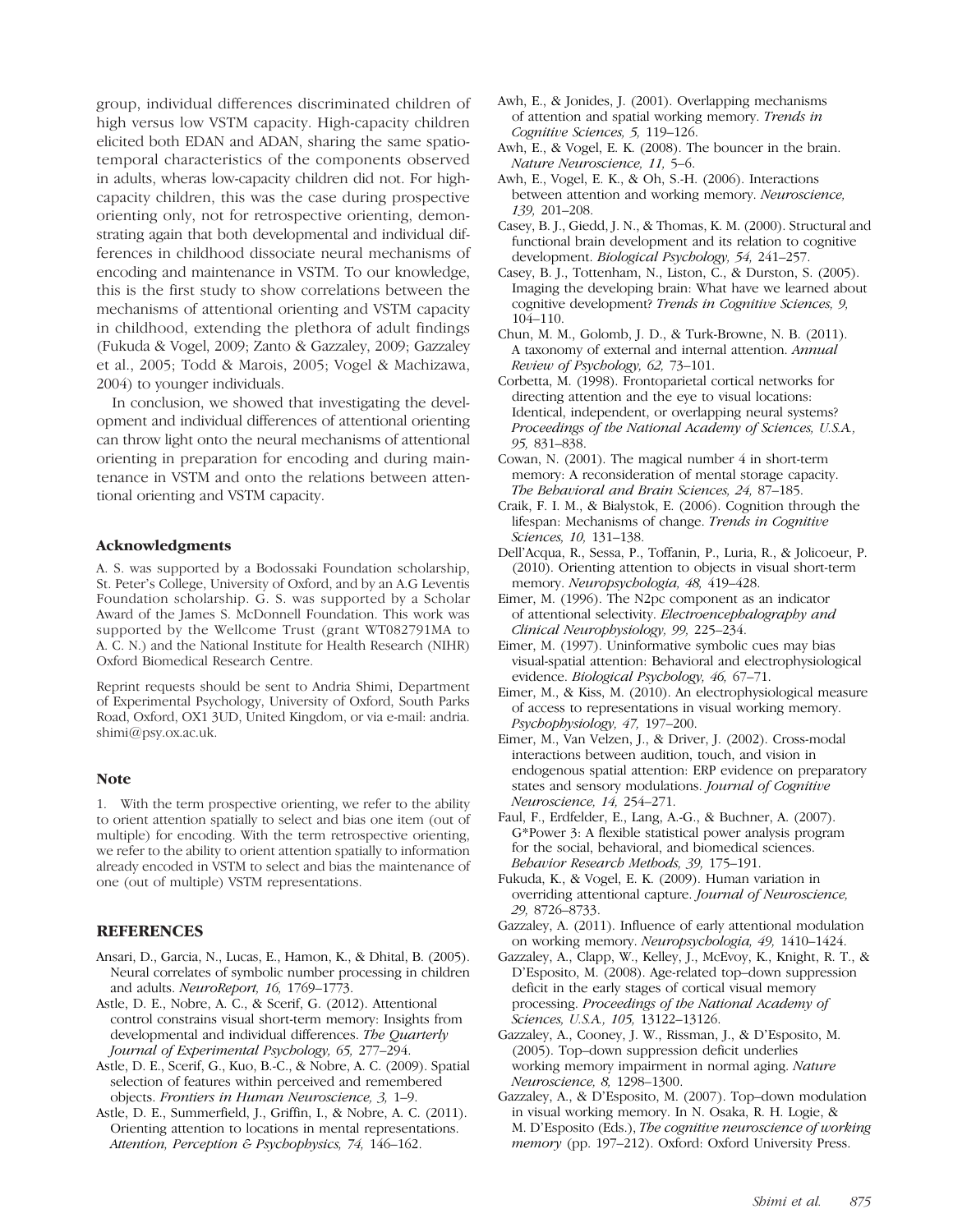Gazzaley, A., & Nobre, A. C. (2011). Top–down modulation: Bridging selective attention and working memory. Trends in Cognitive Sciences, 16, 129–135.

Griffin, I. C., & Nobre, A. C. (2003). Orienting attention to locations in internal representations. Journal of Cognitive Neuroscience, 15, 1176–1194.

Harter, R. M., Miller, S. L., Price, N. J., LaLonde, M. E., & Keyes, A. L. (1989). Neural processes involved in directing attention. Journal of Cognitive Neuroscience, 1, 223–237.

Hickey, C., Di Lollo, V., & McDonald, J. J. (2009). Electrophysiological indices of target and distractor processing in visual search. Journal of Cognitive Neuroscience, 21, 760–775.

Hillyard, S. A., & Anllo-Vento, L. (1998). Event-related brain potentials in the study of visual selective attention. Proceedings of the National Academy of Sciences, U.S.A., 95, 781–787.

Hopf, J. M., Luck, S. J., Girelli, M., Hagner, T., Mangun, G. R., Scheich, H., et al. (2000). Neural sources of focused attention in visual search. Cerebral Cortex, 10, 1233–1241.

Hopf, J. M., & Mangun, G. R. (2000). Shifting visual attention in space: An electrophysiological analysis using high spatial resolution mapping. Clinical Neurophysiology, 111, 1241–1257.

Huizinga, M., Dolan, C. V., & van der Molen, M. W. (2006). Age-related change in executive function: Developmental trends and a latent variable analysis. Neuropsychologia, 44, 2017–2036.

Jolles, D. D., Kleibeuker, S. W., Rombouts, S. A. R. B., & Crone, E. A. (2011). Developmental differences in prefrontal activation during working memory maintenance and manipulation for different memory loads. Developmental Science, 14, 713–724.

Jongen, E. M. M., Smulders, F. T. Y., & Van der Heiden, J. S. H. (2007). Lateralized ERP components related to spatial orienting: Discriminating the direction of attention from processing sensory aspects of the cue. Psychophysiology, 44, 968–986.

Jost, K., Bryck, R. L., Vogel, E. K., & Mayr, U. (2011). Are old adults just like low working memory young adults? Filtering efficiency and age differences in visual working memory. Cerebral Cortex, 21, 1147–1154.

Kiss, M., Van Velzen, J., & Eimer, M. (2008). The N2pc component and its links to attention shifts and spatially selective visual processing. Psychophysiology, 45, 240–249.

Kuo, B.-C., Rao, A., Lepsien, J., & Nobre, A. C. (2009). Searching for targets within the spatial layout of visual short-term memory. Journal of Neuroscience, 29, 8032-8038.

Kuo, B.-C., Stokes, M. G., & Nobre, A. C. (2012). Attention modulates maintenance of representations in visual short-term memory. Journal of Cognitive Neuroscience, 24, 51–60.

Kuo, B.-C., Yeh, Y.-Y., Chen, A. J.-W., & D'Esposito, M. (2011). Functional connectivity during top–down modulation of visual short-term memory representations. Neuropsychologia, 49, 1589–1596.

Landman, R., Spekreijse, H., & Lamme, V. A. F. (2003). Large capacity storage of integrated objects before change blindness. Vision Research, 43, 149–164.

Lepsien, J., & Nobre, A. C. (2007). Attentional modulation of object representations in working memory. Cerebral Cortex, 17, 2072–2083.

Luck, S. J., Girelli, M., McDermott, M. T., & Ford, M. A. (1997). Bridging the gap between monkey neurophysiology and human perception: An ambiguity resolution theory of visual selective attention. Cognitive Psychology, 33, 64–87.

Luck, S. J., & Hillyard, S. A. (1994). Spatial filtering during visual search: Evidence from human electrophysiology. Journal of Experimental Psychology: Human Perception and Performance, 20, 1000–1014.

Luck, S. J., Woodman, G., & Vogel, E. (2000). Event-related potential studies of attention. Trends in Cognitive Sciences, 4, 432–440.

Macmillan, N. A., & Creelman, C. D. (2005). Detection theory: A user's guide (2nd ed.). Mahwah, NJ: Erlbaum.

Makovski, T., & Jiang, Y. V. (2008). Proactive interference from items previously stored in visual working memory. Memory & Cognition, 36, 43–52.

Makovski, T., Sussman, R., & Jiang, Y. V. (2008). Orienting attention in visual working memory reduces interference from memory probes. Journal of Experimental Psychology: Learning, Memory, and Cognition, 34, 369–380.

Matsukura, M., Luck, S. J., & Vecera, S. P. (2007). Attention effects during visual short-term memory maintenance: Protection or prioritization? Perception & Psychophysics, 69, 1422–1434.

McDonald, J. J., & Green, J. J. (2008). Isolating event-related potential components associated with voluntary control of visuo-spatial attention. Brain Research, 1227, 96–109.

Melinder, A., Gredeback, G., Westerlund, A., & Nelson, C. A. (2010). Brain activation during upright and inverted encoding of own- and other-age faces: ERP evidence for an own-age bias. Developmental Science, 13, 588–598.

Mueller, V., Brehmer, Y., Von Oertzen, T., Li, S.-C., & Lindenberger, U. (2008). Electrophysiological correlates of selective attention: A lifespan comparison. BMC Neuroscience, 9, 1–21.

Murray, A. M., Nobre, A. C., & Stokes, M. G. (2011). Markers of preparatory attention predict visual short-term memory performance. Neuropsychologia, 49, 1458–1465.

Nobre, A. C., Griffin, I. C., & Rao, A. (2008). Spatial attention can bias search in visual short-term memory. Frontiers in Human Neuroscience, 1, 1–9.

Nobre, A. C., Sebestyen, G. N., & Miniussi, C. (2000). The dynamics of shifting visuospatial attention revealed by event-related potentials. Neuropsychologia, 38, 964–974.

Pashler, H. (1988). Familiarity and visual change detection. Perception & Psychophysics, 44, 369–378.

Postle, B. R. (2006). Working memory as an emergent property of the mind and brain. Neuroscience, 139, 23–38.

Postle, B. R., Awh, E., Jonides, J., Smith, E. E., & D'Esposito, M. (2004). The where and how of attention-based rehearsal in spatial working memory. Cognitive Brain Research, 20, 194–205.

Postle, B. R., & D'Esposito, M. (1999). "What-then-where" in visual working memory: An event-related fMRI study. Journal of Cognitive Neuroscience, 11, 585–597.

Praamstra, P., & Kourtis, D. (2010). An early parietal ERP component of the frontoparietal system: EDAN not = N2pc. Brain Research, 1317, 203–210.

Ristic, J., Friesen, C. K., & Kingstone, A. (2002). Are eyes special? It depends on how you look at it. Psychonomic Bulletin  $\epsilon$ Review, 9, 507–513.

Scerif, G., Kotsoni, E., & Casey, B. J. (2006). The functional neuroimaging of development. In R. Cabeza & A. Kingstone (Eds.), Functional neuroimaging of cognition (pp. 351–378). Cambridge, MA: MIT Press.

Schmidt, B. K., Vogel, E. K., Woodman, G. F., & Luck, S. J. (2002). Voluntary and automatic attentional control of visual working memory. Perception & Psychophysics, 64, 754–763.

Seiss, E., Driver, J., & Eimer, M. (2009). Effects of attentional filtering demands on preparatory ERPs elicited in a